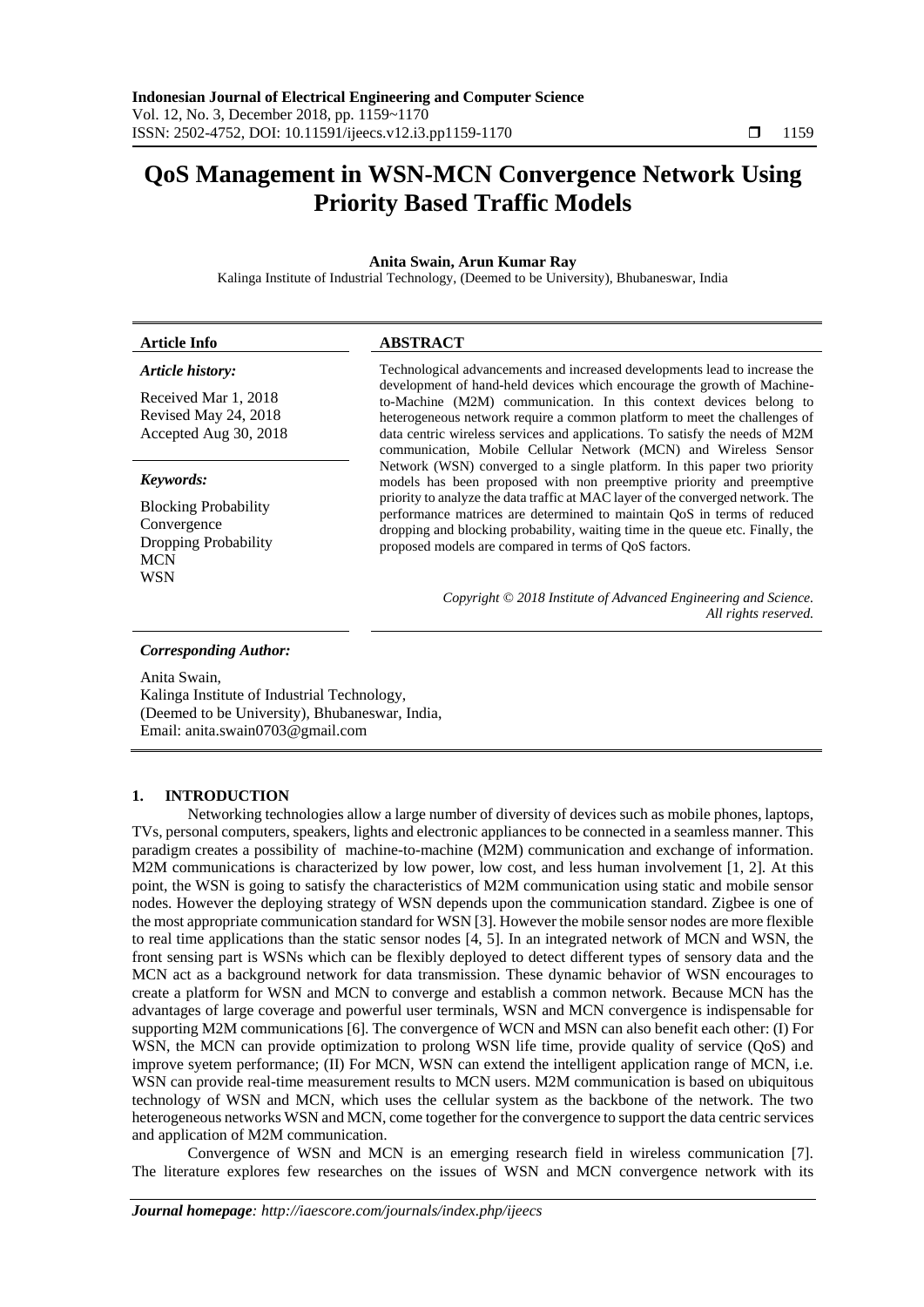application oriented implementation [8-11]. The idea of converging WSN and MCN and its comparison with the integrated network of WSN and MCN is given in [12]. However the integration of WSN and MCN has been already implemented through the gateway. In the integrated WSN and MCN, the architecture is hierarchical and the gateway is just a data channel to exchange information between the two independent protocol stacks. In WSN and MCN convergence network the gateway plays an important role for the convergence of two networks. Therefore, gateway selection in the convergence network is coming out as a research issues which need to be addressed [13]. The optimal gateway selection mechanism selects the most appropriate gateway for integration of WSN and MCN [14, 15].



Figure 1. Data flow in a WSN-MCN convergence network

The flat architecture of convergence network as compared to hierarchical of integrated WSN and MCN network is going to be helpful for higher research [6]. The advantages of the flat architecture includes the sensor nodes to overhear the direct control signalling from the base station of MCN where as MCN can directly control the efficiency of WSN. For real convergence, the data channels between two protocols stacks need to be implemented for information exchange. For smooth exchange of control signalling some cross-MAC should be designed. Considering the heavy traffic generated from WSN as well as MCN in convergence network, the MAC layer of convergence network requires new resource allocation scheme to achieve the Quality of Service (QoS). A cellular assisted Quality of Service (QoS) resource allocation algorithm has been proposed to reduce collision by taking the mobile terminal as gateway which acts as service scheduler for high priority service [16-19].

WSN generates a huge amount of data on timely basis which need to be transmitted by the gateway MS to the base station. But in the convergence network MCN component is mainly responsible for realtime data transmission for voice calls and videos rather than the data transmission in WSN component. So to handle the data traffic in convergence network there is a need for data traffic controlling process to maintain the QoS for MCN as well as WSN.

In this paper, we have focused on the data flow in the MAC layer of WSN and MCN convergence network for QoS management [20]. We have considered preemptive and non preemptive queuing model by giving emphasis on the priority of data packet to enter in to the queue. We have proposed a priority and a non priority based queuing model for WSN and MCN convergence network where in case of priority, MCN is taken as higher and WSN is of lower priority as shown in Figure 1. QoS parameters in MAC layer such as probability of dropping data packets, probability of data packet in services of WSN and MCN has been analyzed mathematically with numerical results.

The rest of the paper is organized as follows: Section 2 describes the proposed system model for priority and non priority services. In Section 3, we studied the performance factors of MCN and WSN convergence. Finally, we conclude our work in Section 4.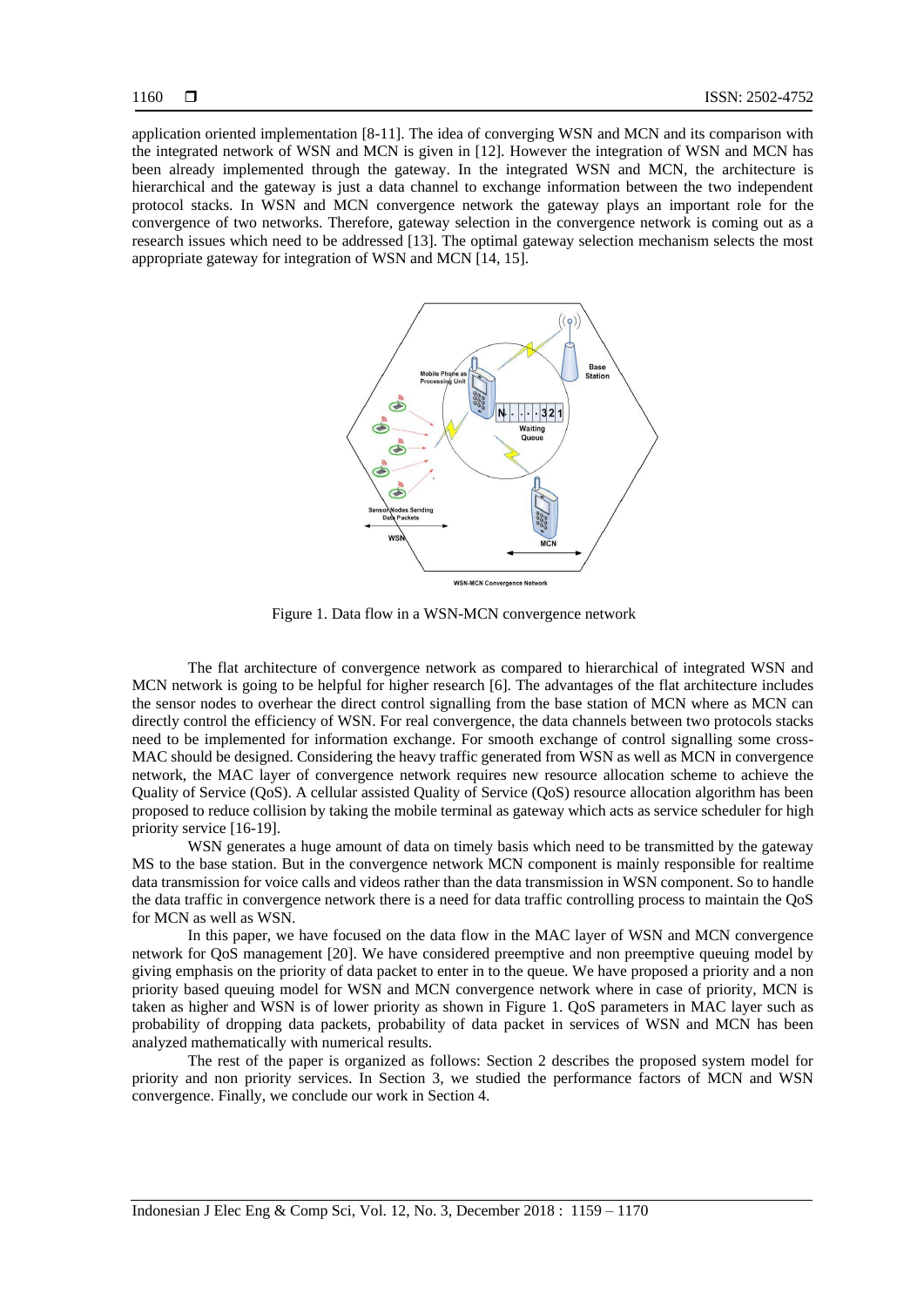#### **2. SYSTEM MODEL DESCRIPTION**

We consider a two priority system model for WSN-MCN Convergence network, where MCN data packets considered being the highest priority and WSN data packets considered to be the lowest priority for service at mobile system (MS). The packets arrival for both MCN and WSN follow a Poisson process at a rate  $\lambda_h$  and  $\lambda_l$  respectively. Data packets of both MCN and WSN get served by the mobile station of mobile cellular network and the service time is an exponentially distributed random variable with mean  $1/\mu$  and  $1/\mu$ respectively. The data traffic of both the networks offered to the queue if the service point is considered to be busy. The traffic load is denoted by  $\rho_i = \lambda_i / \mu_i$ , where i=h or l, depends on MCN or WSN data service respectively. A mobile device is assumed to be equipped with a memory size of N (buffer space having N= 1, 2..... N) to hold incoming data packets in a queue (both from MCN and WSN) till they get processed. When the queue size is equal to N, the incoming data packets are dropped.



Figure 2. State transition diagram for non-preemptive priority system

In this paper QoS measurement is done by analyzing the arrival mechanism, service mechanism and buffering mechanism to reduce data dropping and waiting time in the data queue [21]. Here we have proposed a non-preemptive priority and preemptive priority model with 2-Priority finite buffer queuing system. The results of both the models are compared and discussed in numerical section.

#### **2.1. Analysis of Non-Preemptive Priority Model**

In this model we assume a non-preemptive priority system, where the ongoing service of WSN data is allowed to complete its service even if a high priority MCN data arrives to the mobile device for service. The MCN data admits into the queue and wait until the service point is free. Here we consider a two priority system with buffer capacity  $N = 2$ . State transition diagram for the above model using Markov chain is shown in Figure 2. The steady state probabilities are derived using balanced equations.

Let P i, j, k be the state probabilities where i (i=0,1,2,...) denotes the state of low priority WSN data, j (j=0,1,2,...) denotes the state of high priority MCN data and k denotes the current service status of data i.e. MCN or WSN data. The value of  $k=1$ , denotes WSN data and  $k=2$ , denotes MCN data. The algorithm for data flow in Non Preemptive priority model is presented in algorithm 1. In this algorithm we have initialized the system at initial state when time t=0 and the mobile station is free. The buffer has empty space to admit requesting MCN or WSN service. When a new request is admitted to queue the current status of queue is increased by one. In case the buffer is full the network request is dropped.

Using probabilistic argument we obtain the following balanced equations:

$$
P_{(0)}(\lambda_h + \lambda_l) = P_{(0,1,2)}\mu_h + P_{(1,0,1)}\mu_l
$$
\n(1)

$$
P_{(0,1,2)}(\lambda_1 + \lambda_h + \mu_h) = P_{(0,2,2)}\mu_h + P_{(1,1,1)}\mu_l + P_{(0)}\lambda_h
$$
\n(2)

$$
P_{(1,0,1)}(\lambda_1 + \lambda_2 + \mu_1) = P_{(0)}\lambda_1 + P_{(1,1,2)}\mu_2 + P_{(2,0,1)}\mu_1
$$
\n(3)

*QoS Management in WSN-MCN Convergence Network Using Priority Based Traffic... (Anita Swain)*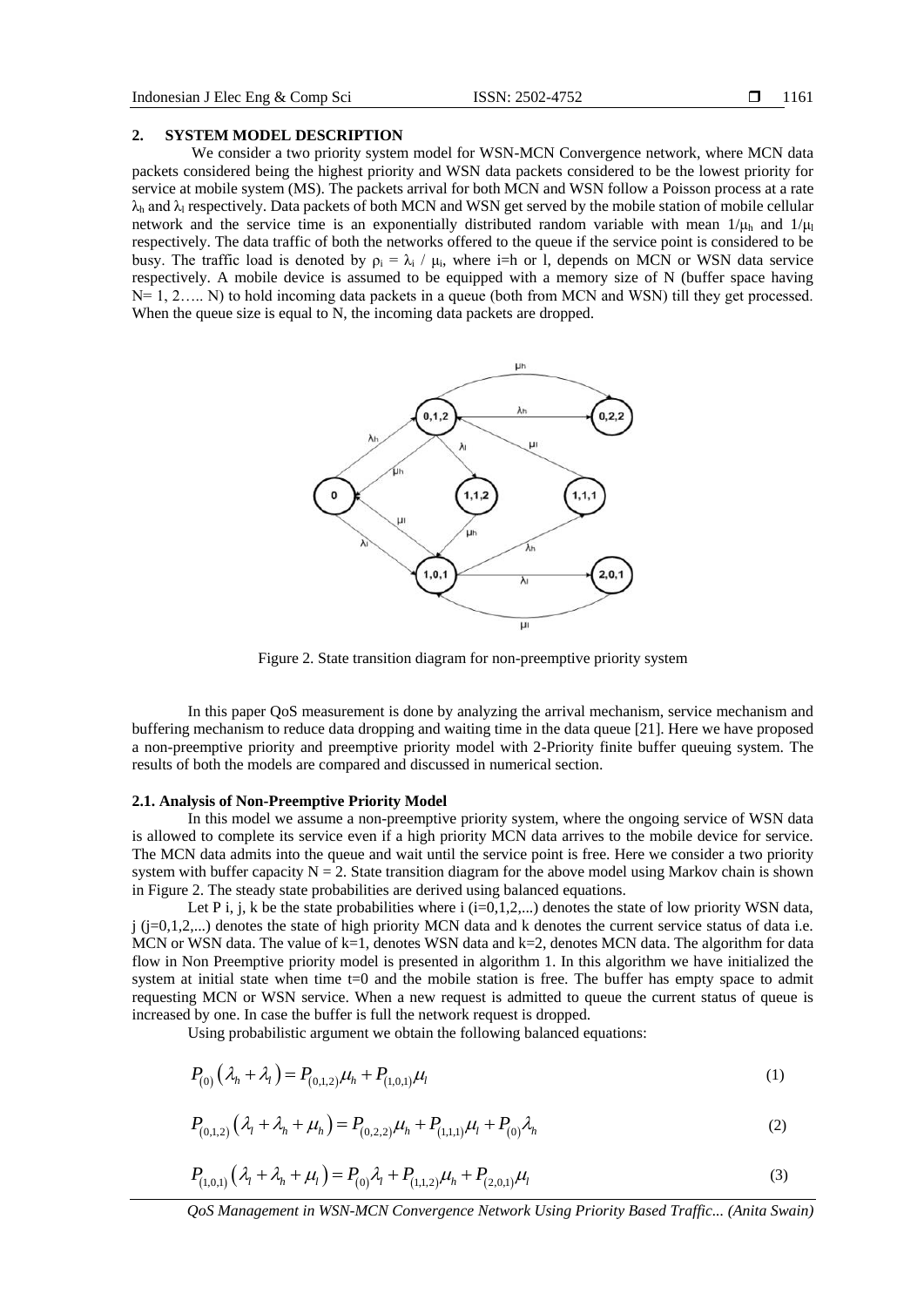$$
P_{(0,2,2)}\mu_h = P_{(0,1,2)}\lambda_h
$$
\n(4)

$$
P_{(1,1,2)}\mu_h = P_{(0,1,2)}\lambda_l
$$
\n<sup>(5)</sup>

$$
P_{(1,1,1)}\mu_1 = P_{(1,0,1)}\lambda_h
$$
 (6)

$$
P_{(2,0,1)}\mu_l = P_{(1,0,1)}\lambda_l
$$
\n(7)

Solving for individual state probabilities, let us assume:

$$
P_{(2,0,1)} = k
$$
  
\n
$$
P_{(1,0,1)} = \frac{k\mu_{l}}{\lambda_{l}}
$$
  
\n
$$
P_{(1,1,1)} = \frac{k\lambda_{h}}{\lambda_{l}}
$$
  
\n
$$
P_{(0)} = \frac{k\mu_{l}(\lambda_{h}\mu_{h} + \lambda_{l}\mu_{l} + \mu_{l}\mu_{h})}{\lambda_{l}^{2}(\lambda_{l} + \lambda_{h} + \mu_{h})}
$$
  
\n
$$
P_{(0,1,2)} = \frac{k\mu_{l}\lambda_{h}(\lambda_{l} + \lambda_{h} + \mu_{l})}{\lambda_{l}^{2}(\lambda_{l} + \lambda_{h} + \mu_{h})}
$$
  
\n
$$
P_{(0,2,2)} = \frac{k\mu_{l}\lambda_{h}^{2}(\lambda_{l} + \lambda_{h} + \mu_{l})}{\lambda_{l}^{2}\mu_{h}(\lambda_{l} + \lambda_{h} + \mu_{h})}
$$
  
\n
$$
P_{(1,1,2)} = \frac{k\mu_{l}\lambda_{h}(\lambda_{l} + \lambda_{h} + \mu_{l})}{\lambda_{l}\mu_{h}(\lambda_{l} + \lambda_{h} + \mu_{h})}
$$

Using normalization condition for the equation as:  
\n
$$
P_{(0)} + P_{(0,1,2)} + P_{(1,0,1)} + P_{(0,2,2)} + P_{(1,1,2)} + P_{(1,1,1)} + P_{(2,0,1)} = 1
$$
\nWhere  $k = 1 + \frac{\lambda_h}{\lambda_l} + \frac{\mu_l}{\lambda_l} + \frac{\mu_l \lambda_h r}{\lambda_l \mu_h} + \frac{\mu_l \lambda_h^2 r}{\lambda_l^2 \mu_h} + \frac{\mu_l \lambda_h r}{\lambda_l^2} + \frac{\mu_l (\lambda_h \mu_h + \lambda_l \mu_l + \mu_l \mu_h)}{\lambda_l^2 (\lambda_l + \lambda_h + \mu_h)}$   
\nAnd  $r = \frac{\lambda_l + \lambda_h + \mu_l}{\lambda_l + \lambda_h + \mu_h}$ 

**Algorithm 1** Algorithm for Mobile Station (MS) Allocation Using Non Preemptive priority Model

```
MS (t) is the initial State of the MS at Time t=0 and Queue Size <N
   If MCN Data Service request then
        Allocate to MS for Service;
        MS is Busy;
   Else
   If MS is Busy AND MCN Request OR WSN Request then
        Queue the Request;
        N=N+1;
    Else
      Drop the Request;
   End if
End if
```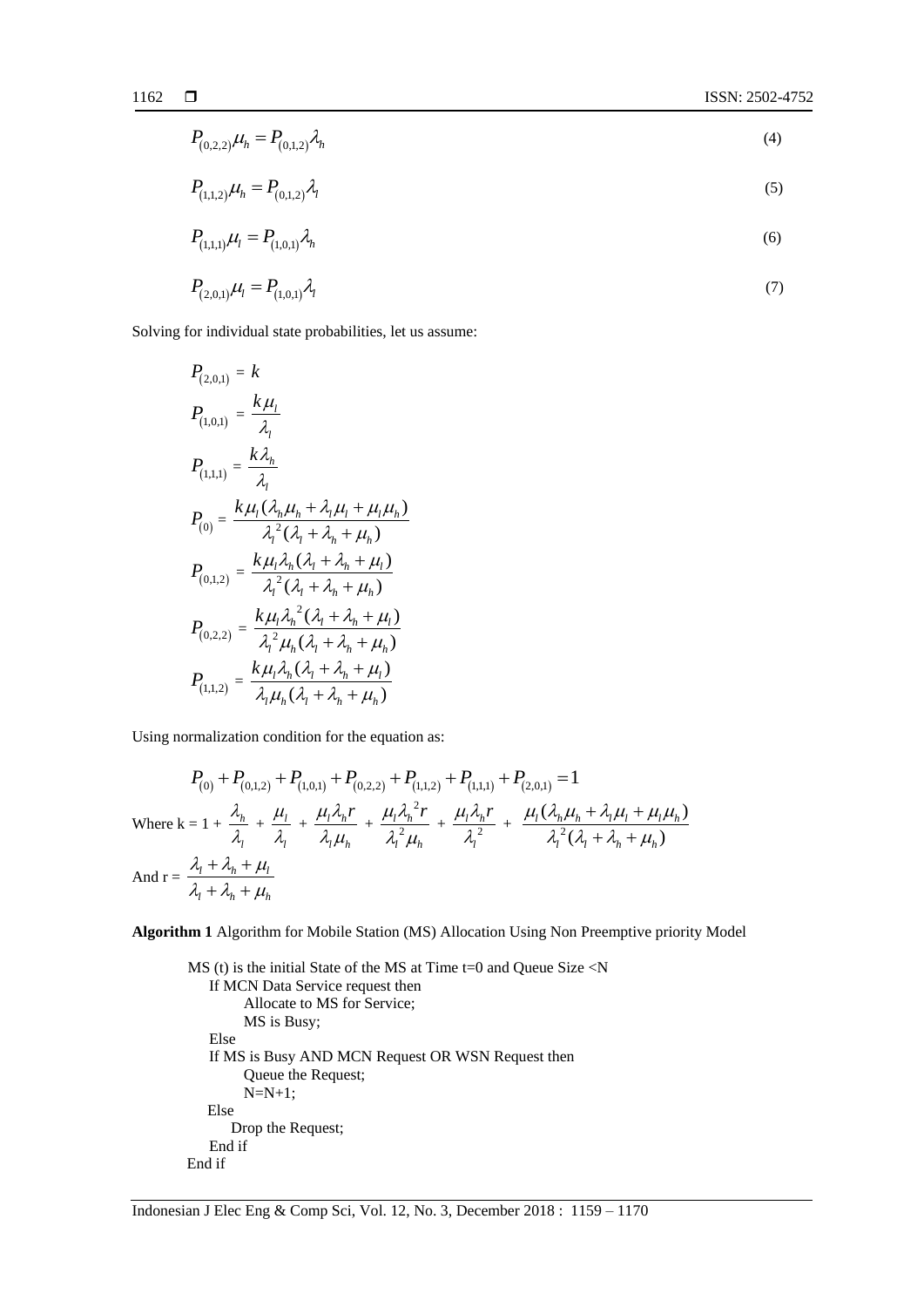1163

```
If WSN Data Service request then
        Allocate to MS for Service;
        MS is Busy;
     Else
 If MS is Busy AND WCN Request OR MSN Request then
        Queue the Request;
        N=N+1;
        Else
        Drop the Request;
   End if
End if
```
#### **2.2. Performance Indices (Non-Preemptive Priority Model)**

In this section various performance matrices calculated to maintain QoS of the system.The probability that arriving data packets from MCN and WSN is dropped due to busy mobile station and buffer space in queue is full is denoted as  $P_D$  (non-preemptive):

 $P_D($ non−preemptive) =  $P_{(0,2,2)} + P_{(1,1,1)} + P_{(2,0,1)} + P_{(1,1,2)}$ .

The probability that mobile station is busy in serving low priority WSN data packets without preemption is:

 $Pwsn = P(1, 0, 1) + P(2, 0, 1) + P(1, 1, 1).$ 

The probability that mobile station is busy in serving at least one MCN data packet is:

Pmcn = P  $(0, 1, 2)$  + P  $(0, 2, 2)$  + P  $(1, 1, 2)$ .

When the mobile device is busy, arriving MCN and WSN data packets has to wait in the queue. The waiting time in queue is denoted as Wq (non-Preemptive) and can be expressed as

 $Wq_{(non-Preenative)} = P_{(0,2,2)} + P_{(1,1,1)} + P_{(2,0,1)} + P_{(1,1,2)}$ .

#### **2.3. Analysis of Preemptive Priority Model**

In WSN-MCN convergence network, MCN data packets have its priority over WSN data packets because of its real time application. Hence, WSN data packets can be delayed by passing the MCN data on a priority basis. Hence a preemptive priority model has been introduced to handle the preemption of WSN packets which are currently in service, upon arrival of MCN data. In this model the service time is exponentially distributed and it will satisfy memory less property, hence the results will be same for preemptive resume and preemptive non resume case. In this model both MCN and WSN data are admitted. If MCN data is in service and WSN data requests for service then it will wait in queue till mobile station gets free. And if the queue is full, then the requesting WSN data are dropped. On the other hand if MCN data arrives for service, it preempts the ongoing service of WSN data which will lose from the process.





*QoS Management in WSN-MCN Convergence Network Using Priority Based Traffic... (Anita Swain)*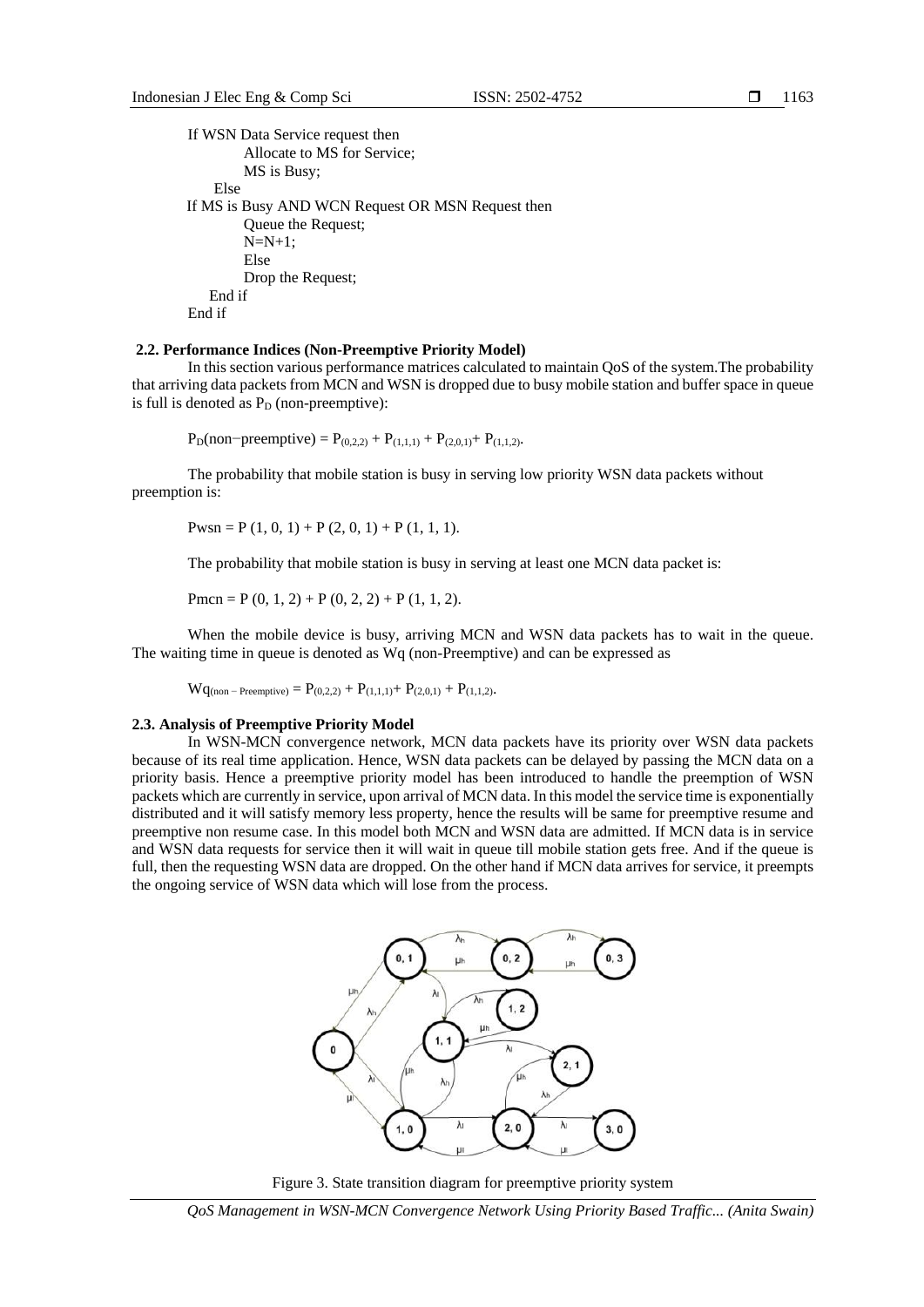We consider a two priority system with buffer capacity N is equal to 2. The state transition diagram for the above model using Markov chain is shown in Figure 3. Individual state probabilities can be represented as P i,j where i  $(i=0,1,2,...)$  denotes the state of low priority WSN data and j  $(i=0,1,2,...)$  denotes the state of high priority MCN data. The algorithm for data flow in Preemptive priority model is presented in algorithm 2. This algorithm discussed the system is at initial state when time t=0 and the mobile station is free. The system considers priority method with preemption for MCN and WSN service request.

For WSN no preemption is permitted but for MCN the ongoing service of WSN is preempted from the system. The buffer has empty space to admit requesting MCN or WSN service. When a new request is admitted to the queue the current status of queue is increased by one. In case the buffer is full the network request is dropped.

Using probabilistic argument the steady state balanced equations are as follows:

$$
P_{(0)}(\lambda_t + \lambda_h) = P_{(0,1)}\mu_h + P_{(1,0)}\mu_l
$$
\n(8)

$$
P_{(0,1)}(\lambda_1 + \lambda_2 + \mu_1) = P_{(0,2)}\mu_1 + P_{(0)}\lambda_2
$$
\n(9)

$$
P_{(1,0)}(\lambda_1 + \lambda_h + \mu_l) = P_{(2,0)}\mu_l + P_{(1,1)}\mu_h + P_{(0)}\lambda_l
$$
\n(10)

$$
P_{(1,1)}(\lambda_1 + \lambda_2 + \mu_1) = P_{(1,0)}\lambda_2 + P_{(1,2)}\mu_2 + P_{(0,1)}\lambda_1
$$
\n(11)

$$
P_{(1,2)}\mu_h = P_{(1,1)}\lambda_h + P_{(0,2)}\lambda_l
$$
\n(12)

$$
P_{(2,1)}\mu_h = P_{(1,1)}\lambda_l + P_{(2,0)}\lambda_h
$$
\n(13)

$$
P_{(0,2)}(\lambda_t + \mu_h) = P_{(0,1)}\lambda_h
$$
 (14)

$$
P_{(2,0)}(\lambda_h + \mu_l) = P_{(1,0)}\lambda_l + P_{(2,1)}\mu_h
$$
\n(15)

Solving for individual state probabilities, let us assume,

$$
P_{(0,2)} = k
$$
\n
$$
P_{(0)} = \frac{k(\lambda_1 + \mu_h)^2 + \lambda_1^2 \lambda_h^2}{\lambda_h^2}
$$
\n
$$
P_{(0,1)} = \frac{k(\lambda_1 + \mu_h)}{\lambda_h}
$$
\n
$$
P_{(1,0)} = \frac{k(M(\lambda_1 + \lambda_h)\lambda_h - \mu_h(\lambda_1 + \mu_h))}{\mu_1 \lambda_h}
$$
\n
$$
P_{(1,1)} = kL
$$
\n
$$
P_{(2,0)} = \frac{k\lambda_1(M(\lambda_1 + \lambda_h)\lambda_h - \mu_h(\lambda_1 + \mu_h) + L\mu_1\lambda_h}{\mu_1^2 \lambda_h}
$$
\n
$$
P_{(1,2)} = \frac{k(\lambda_1 + L\lambda_h)}{\mu_h}
$$
\n
$$
P_{(2,1)} = \frac{k\lambda_1}{\mu_h} \left[ \frac{\lambda_h}{\mu_l} \left( \frac{M(\lambda_1 + \lambda_h)\lambda_h - \mu_h(\lambda_1 + \mu_h)}{\mu_l \lambda_h} + L \right) + L \right]
$$

Indonesian J Elec Eng & Comp Sci, Vol. 12, No. 3, December 2018 : 1159 – 1170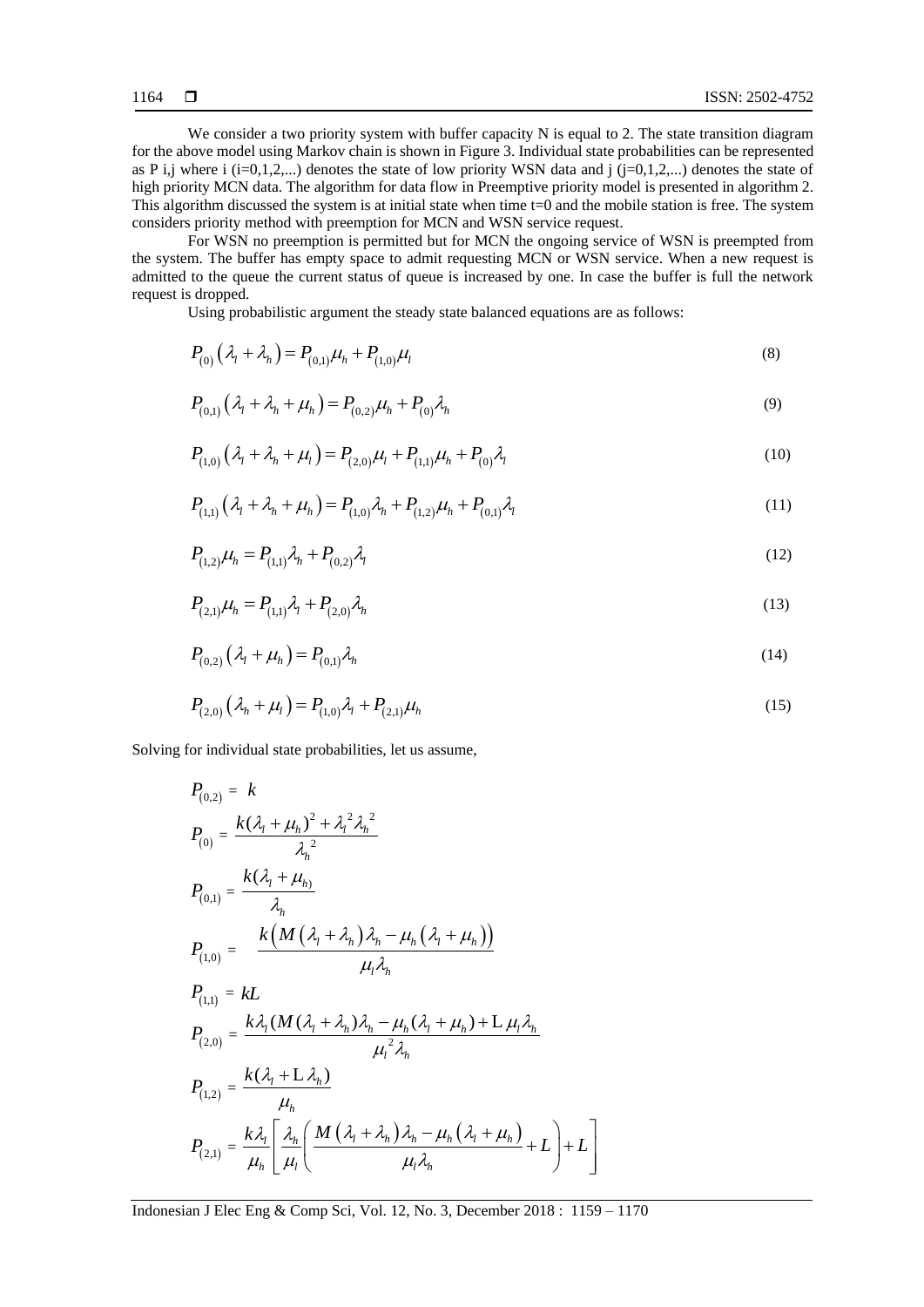*k*

$$
\blacksquare \qquad 1165
$$

$$
P_{(0,3)} = \frac{k\lambda_h}{\mu_h}
$$
  

$$
P_{(3,0)} = \frac{k\lambda_l^2}{\mu_l^2} \left[ \frac{M(\lambda_l + \lambda_h)\lambda_h - \mu_h(\lambda_l + \mu_h)}{\mu_l \lambda_h} + L \right]
$$

Using normalization condition for the above equations as:

Using normalization condition for the above equations as:  
\n
$$
P_{(0)} + P_{(0,1)} + P_{(1,0)} + P_{(1,1)} + P_{(0,2)} + P_{(2,0)} + P_{(1,2)} + P_{(2,1)} + P_{(0,3)} + P_{(3,0)} = 1
$$

Where,

$$
M = \frac{(\lambda_{1} + \mu_{h})^{2} + \lambda_{1}^{2} \lambda_{h}^{2}}{\lambda_{h}^{2}} \text{ and } L = \frac{\lambda_{1}}{\lambda_{h}} + \frac{\lambda_{1}}{(\lambda_{1} + \mu_{h})} + \frac{M(\lambda_{1} + \lambda_{h})\lambda_{h}}{\mu_{1}(\lambda_{1} + \mu_{h})} - \frac{\mu_{h}}{\mu_{1}}
$$
  
\n
$$
K =
$$
  
\n
$$
\left[M + \frac{(\lambda_{1} + \mu_{h})}{\lambda_{h}} + \left(\frac{1}{\mu_{1}\lambda_{h}}\right)M\lambda_{h}(\lambda_{1} + \lambda_{h}) - \mu_{h}(\lambda_{1} + \mu_{h}) + 1 + 1 + \frac{\lambda_{1}}{\mu_{1}}\frac{M(\lambda_{1} + \lambda_{h})\lambda_{h} - \mu_{h}(\lambda_{1} + \lambda_{h})}{\mu_{1}\lambda_{h}} + 1\right]^{-1}
$$

**Algorithm 2** Algorithm for Mobile Station (MS) Allocation Using Preemptive priority Model

```
MS (t) is the initial State of the MS at Time t=0 and Queue Size <N
If MCN Data Service request then
   Allocate to MS for Service;
   MS is Busy;
Else
   If MS is Busy in Serving MCN Request AND Arriving MCN Request OR WSN Request then
      Queue the Request;
      N=N+1;Else
      Drop the Request;
  End if
End if
If WSN Data Service request then
   Allocate to MS for Service;
   MS is Busy;
Else
   If MS is Busy in Serving WSN Request AND Arriving MCN Request then
      Preempt the WSN Service and Allow MCN in to Service;
   Else
      If MS is Busy in Serving WSN Request AND Arriving WSN Request then
         Queue the Request;
         N=N+1;
      Else
         Drop the Request;
      End if
  End if
End if
```
# **2.4. Performance Indices (Preemptive Priority Model)**

The performance matrices required for QoS measurement has been calculated. The probability of arriving data packets from MCN and WSN is dropped due to busy mobile station and buffer space in queue is full is denoted as  $P_{D(preemptive)}$ :

 $P_{\text{D (Preemptive)}} = P_{(1, 2)} + P_{(2, 1)} + P_{(0, 3)} + P_{(3, 0)}$ .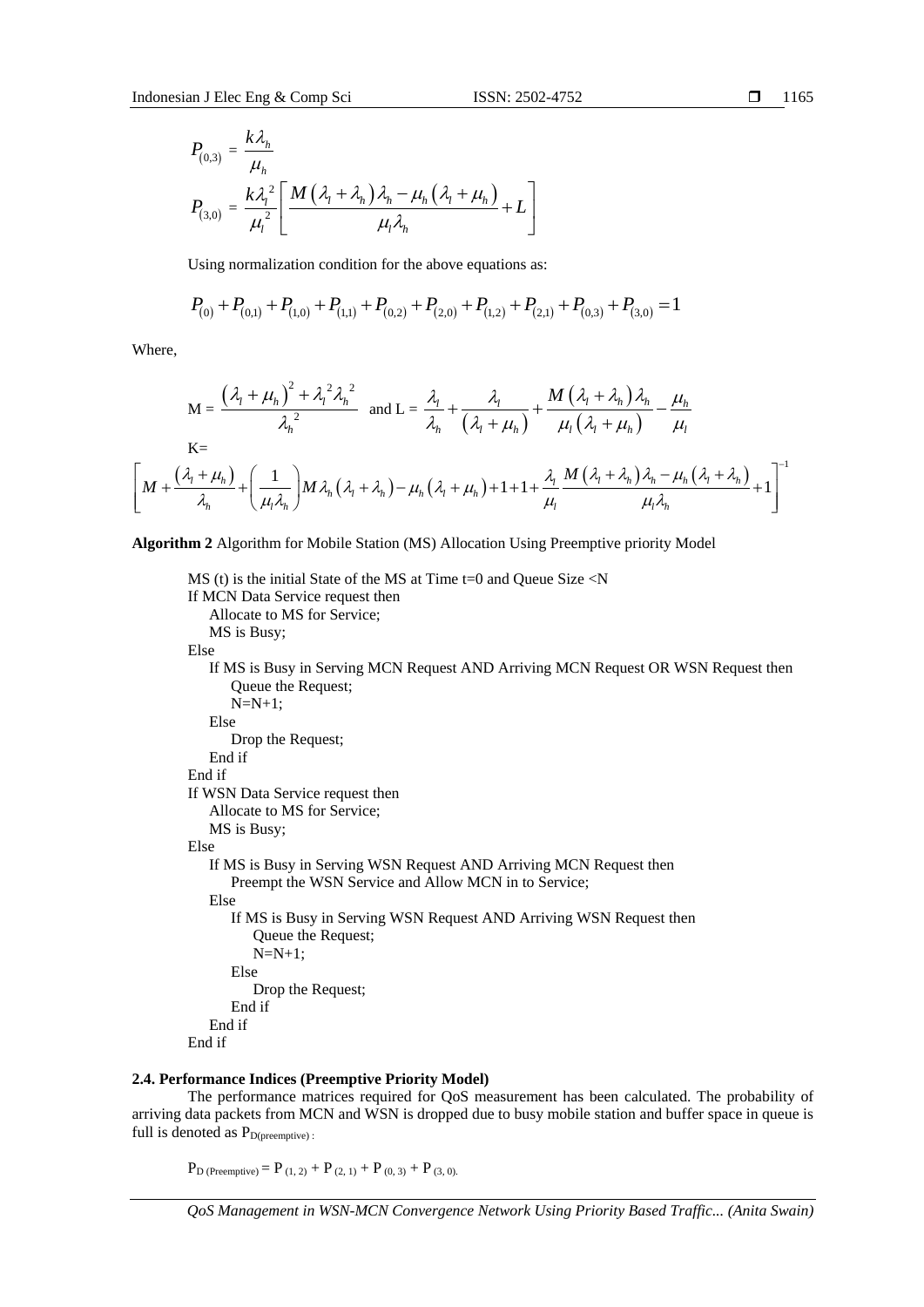Probability that the mobile station is busy in serving low priority WSN data packets is:

$$
P_{wsn} = P_{(1, 0)} + P_{(2, 0)} + P_{(3, 0)}
$$

Probability that the mobile station is busy in serving at least one MCN data packet is:

 $P_{\text{mcn}} = P_{(0, 1)} + P_{(1, 1)} + P_{(2, 1)}$ .

When the mobile device is busy in serving data packets, arriving MCN and WSN data packets has to wait in the queue if the queue is not full. The waiting time in queue is denoted by  $W_q$  (Preemptive) and can be calculated as:

 $W_{q}$  (Preemptive) =  $P_{(1,2)} + P_{(2,1)} + P_{(1,1)} + P_{(0,2)} + P_{(2,0)} + P_{(0,3)} + P_{(3,0)}$ 

#### **3. NUMERICAL RESULTS**

In this section numerical analysis of both the models are presented. The QoS of the proposed models have been achieved by evaluating the performance parameters. The performance is evaluated in terms of dropping probability  $(P_D)$ , probability of high (MCN) priority and low (WSN) priority data in the system and waiting time (Wq) of the data packets in the queue. The parameters taken for Figure 4 to Figure 11 are  $\mu_l = 1.0$ ;  $\mu_h$  = 1.0;  $\lambda_l$  = 0.5;  $\lambda_h$  = 0.1 to 1.0.

Figure 4 and Figure 5 represents the behavior of dropping probability  $P_D$  with respect to increasing MCN data traffic load for both non-preemptive and preemptive cases respectively. It can be observed that with the increasing traffic load of MCN data, dropping probability increases for both the models. But by varying the traffic load of WSN the dropping probability decreases with decrease of WSN data traffic. Figure 4 shows a lower value of probability of dropping for non-preemptive model compared to preemptive model in Figure 5. This is due to the fact that data packets are served without preemption. Hence, by choosing proper data traffic load of WSN, dropping probability can be minimized to maintain QoS.



Figure 4. Traffic intensity of MCN Vs probability of dropping for non preemptive priority model

Figure 6 and Figure 7 depicts the probability of serving WSN data in the system for various WSN traffic load with respect to MCN traffic intensity in case of non preemptive and preemptive priority model respectively. It can be seen that with increase of MCN traffic load probability of serving WSN data decreases for both the models. This is due to continuous service of MCN data in non-preemptive priority model without preemption of WSN data where as WSN data preempted in preemptive priority model due to high priority MCN data. In Figure 7, preemptive priority model shows higher number of WSN data service in comparison with non preemptive priority model in Figure 6 which increases the WSN data service. Hence, preemptive priority model can achieve the better QoS for MCN and WSN by maintaining a balanced WSN traffic.

The probability of MCN data is in service increase with increase in MCN traffic intensity is shown in Figure 8 and Figure 9 for non-preemptive priority model and preemptive priority model respectively. It is observed that the probability of serving MCN data increases with increase in MCN traffic load for both the models.

Indonesian J Elec Eng & Comp Sci, Vol. 12, No. 3, December 2018 : 1159 – 1170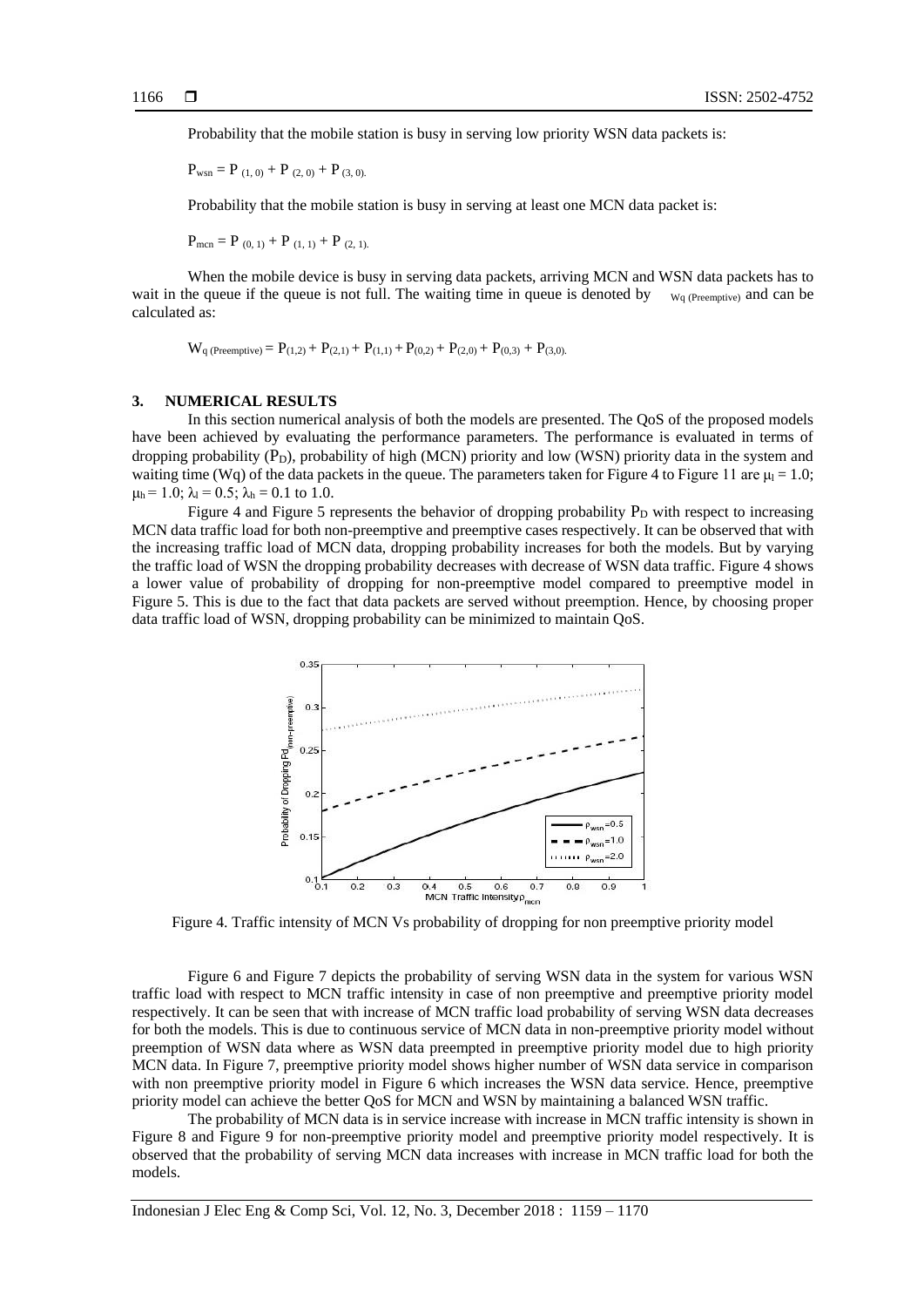

Figure 5. Traffic intensity of MCN Vs probability of dropping for preemptive priority model



Figure 6. Traffic intensity of MCN Vs probability of WSN data in service for non preemptive priority model



Figure 7. Traffic intensity of MCN Vs probability of WSN data in service for preemptive priority model

As MCN data have higher priority in preemptive priority model hence with admission of more number of MCN traffic, WSN data is preempted which increases the probability of serving MCN data as presented in Figure 8. In non-preemptive priority model probability of serving MCN data increases if MCN data admission

*QoS Management in WSN-MCN Convergence Network Using Priority Based Traffic... (Anita Swain)*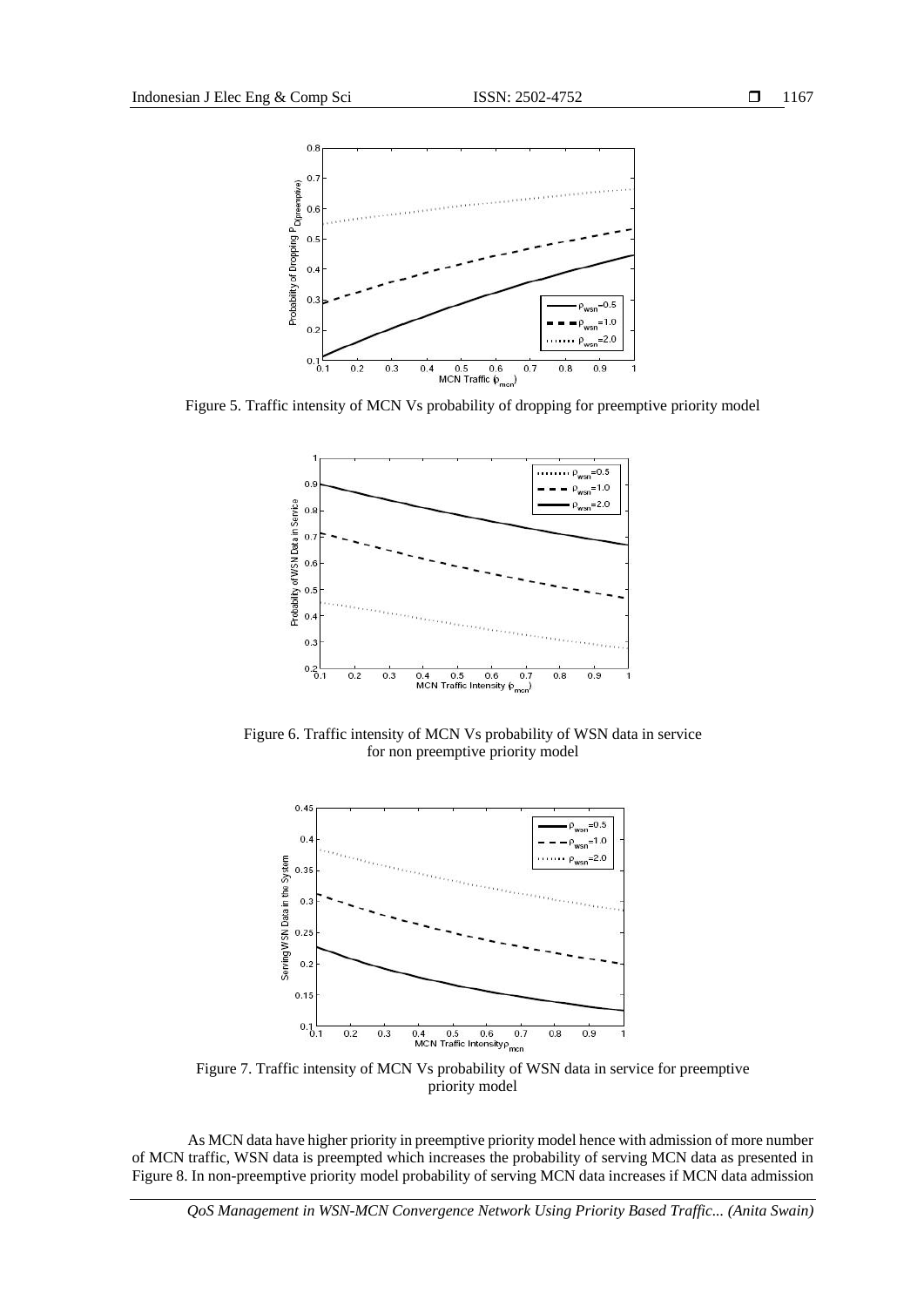increases in numbers as in Figure 9. But with increase of WSN data intensity, serving MCN data decreases in both models. Non preemptive priority model in Figure 8 shows little decrease in serving MCN data compared to serving MCN traffic in Figure 9 as WSN data are preempted from service in preemptive priority model which shows a better result.



Figure 8. Traffic intensity of MCN Vs Probability of MCN data in service for non preemptive priority model



Figure 9. Traffic intensity of MCN Vs probability of MCN data in service for preemptive priority model



Waiting Time in Queue(W)  $0.5$  $0.6$  $0.4$  $0.2$ ź  $\rho_{\text{wsn}}^{-1.5}$  $\rho_{\rm{mcn}}^{0.5}$  $0.5$ م<br>0

Figure 10. Traffic intensity of MCN, WSN Vs waiting time in queue for non preemptive priority model

Figure 11. Traffic intensity of MCN, WSN Vs waiting time in queue for preemptive priority model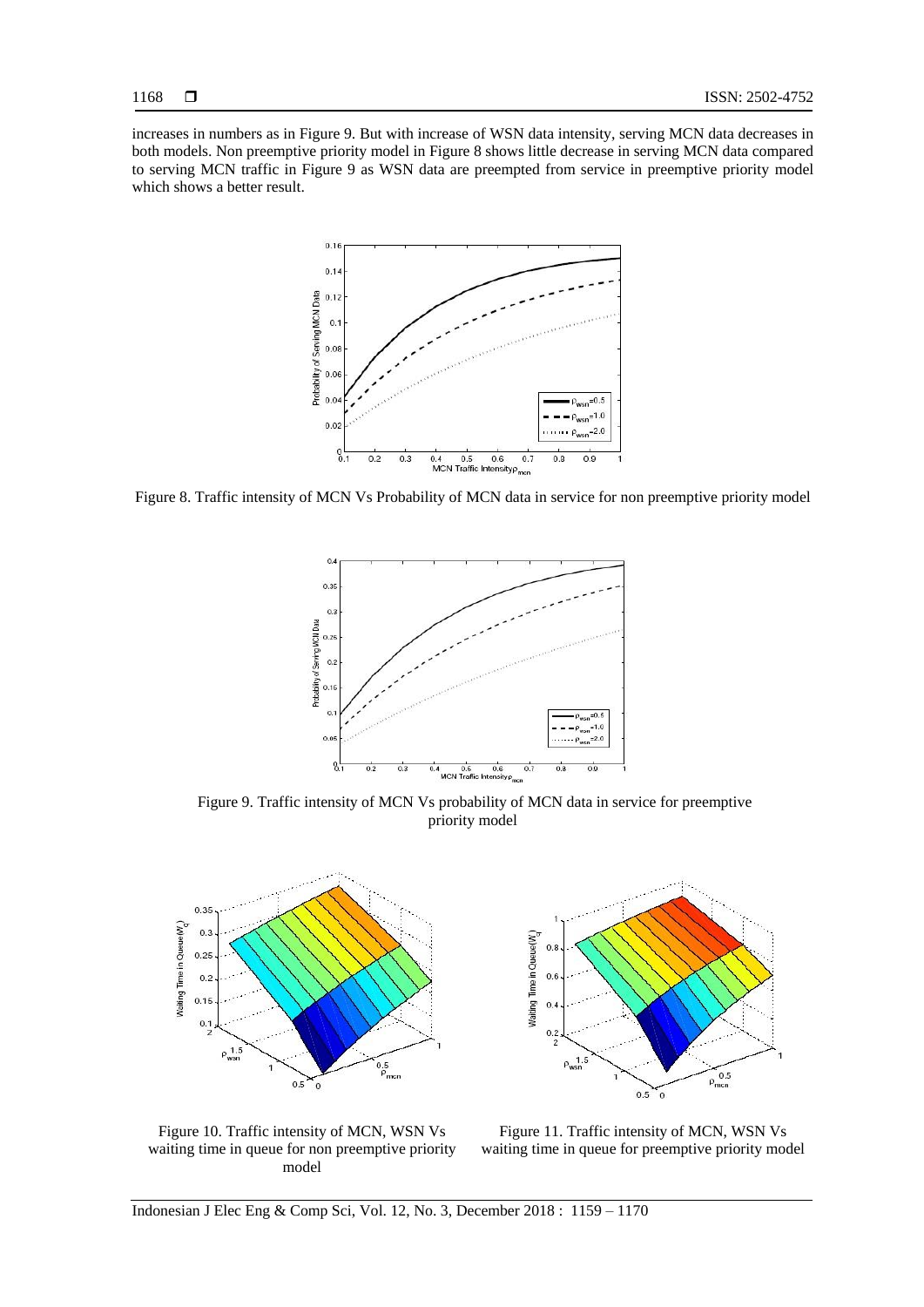Figure 10 and Figure 11 shows effect of traffic intensity  $\rho$  on waiting time of data packets in queue for non preemptive priority model and preemptive priority models respectively. With increase in MCN data traffic the waiting time increases for both cases as MCN carries higher priority and preempt the existing WSN service shown in Figure 10. Also increase in WSN traffic waiting time increases for both the cases. This is due to arrival of MCN traffic which forces the WSN traffic to be in queue except the ongoing service for WSN data. But the waiting time in queue is found to be less for non-preemptive case compared to preemptive case. Hence, by regulating MCN traffic QoS can be maintained.

Figure 12 and Figure 13 shows a comparative analysis between non preemptive priority model and preemptive priority model for probability of serving of WSN and MCN data traffic with increase load of MCN traffic. In Figure 12 it can be observed that for preemptive priority model, probability of serving WSN data is higher compared to non-preemptive model. In Figure 13 preemptive priority model shows probability of serving MCN data traffic with higher value compared to non-preemptive priority model. Hence, by using preemptive priority model we can achieve QoS in WSN-MCN convergence data traffic.



Figure 12. Traffic intensity of MCN Vs Probability of WSN data in service



Figure 13. Traffic intensity of MCN Vs Probability of MCN Data in Service

### **4. CONCLUSION**

We proposed two analytical models for preemptive and non preemptive based services at the MAC layer of WSN-MCN convergence network. As the MCN node act as the service point of both the type of network requests, hence a priority model is proposed to manage the network traffic. In the proposed schemes the performance indices in terms of blocking probability and dropping probability of data packets, waiting time in queue etc. has been determined for convergence network. A comparative numerical analysis is performed between both models and the preemptive model is proven to be efficient in handling both WSN and MCN requests. The QoS is achieved by maintaining a tradeoff between different performance metrics.